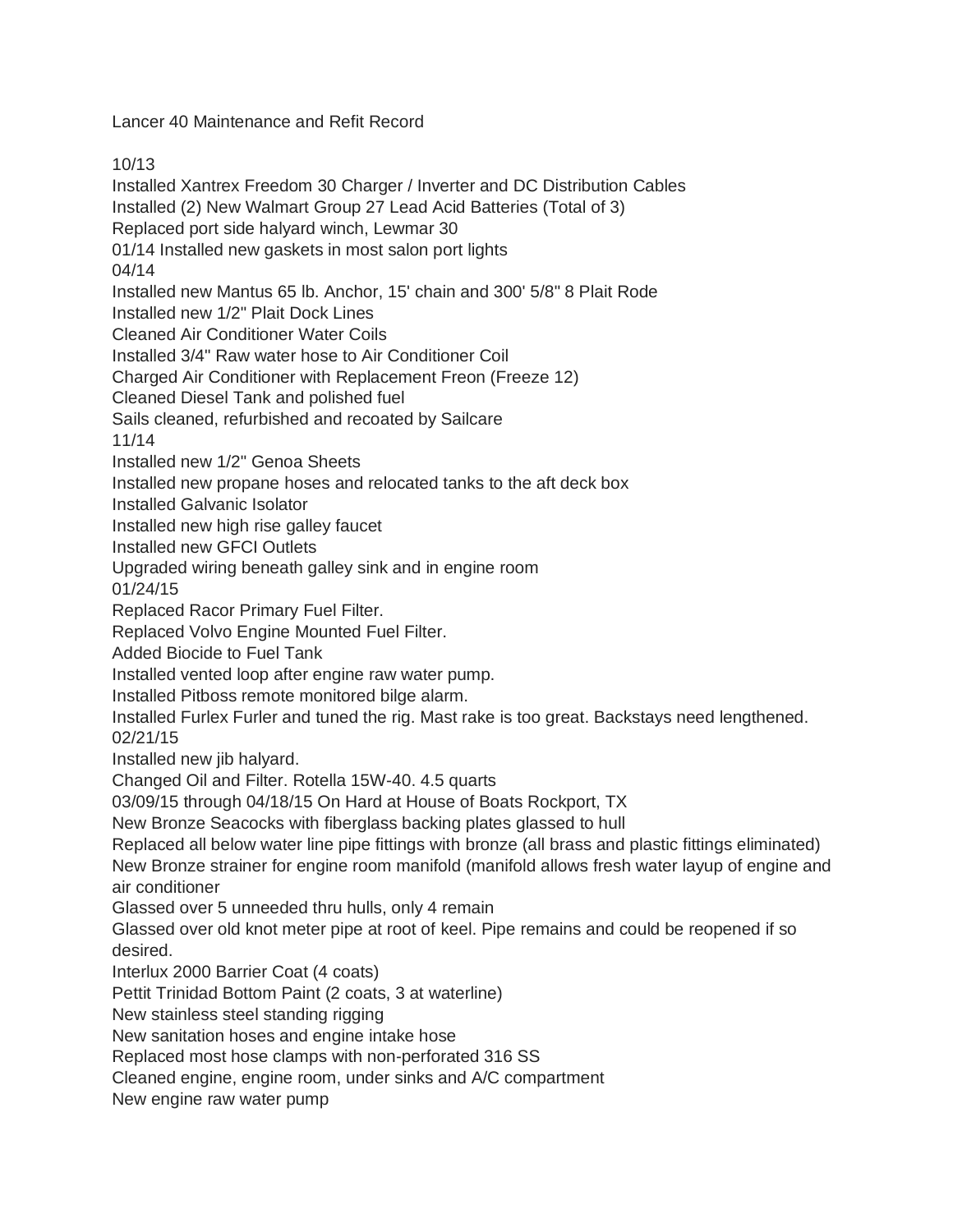New engine fuel line Installed Racor Filter Service Kit Cleaned engine air filters Painted mast with Interlux Epoxy Primer and BLP Mobile Paints Mothane (4 top coats) Serviced Saildrive with new seals and shims. Filled with Rotella 30W (could not find the recommended 20W-30) New Volvo propeller hub and mounting hardware New zincs on saildrive and propeller hub New rubber cover between hull and leg. The existing saildrive rubber mounting donut appears in good shape. New wiring in mast. New Metz VHF antenna and LMR-400 cable New Wilson Cellular antenna and LMR-240 cable New Garmin 18HD radar New Maretron Ultrasonic Wind Instrument and N2K cable Raised radar bracket above first spreader and had it powder coated Modified mast steps to reach first spreader New LED Anchor light New LED Steaming light New LED Spreader lights New LED Foredeck light Raised chain locker thru-hull above water line and installed new hose Touched up topside paint New running rigging New Selden Blocks Installed Garmin 4208 Chart Plotter Tuned standing rig under sail Fixed wiring to Head flushing motor Fixed wiring to the Macerator Pump Replaced fuel line and valve between tank and engine 09/03/15 thru 09/16/15 Installed new deck hatches fore and aft Installed new shade/screen units for hatches Installed new mast pipe at deck Terminated NMEA 2000 cable for wind instrument Installed new LMR 210 cable from mast to engine room for cell antenna Bedded starboard stern rail and repaired crack at hull to deck joint Installed new Garhauer rail block for jib furler Replaced manual bilge hose and installed new strainer Installed new Battery Monitor Installed new Garmin GHP 12 autopilot and Class B Compact Drive Unit 10/16/15 thru 10/21/15 Installed new Vetus Lift Box (muffler) and elbow Installed link on forestay and shortened backstay by 3.25" Greased jib furler Adjusted spreaders and tied with stainless wire Tuned the rig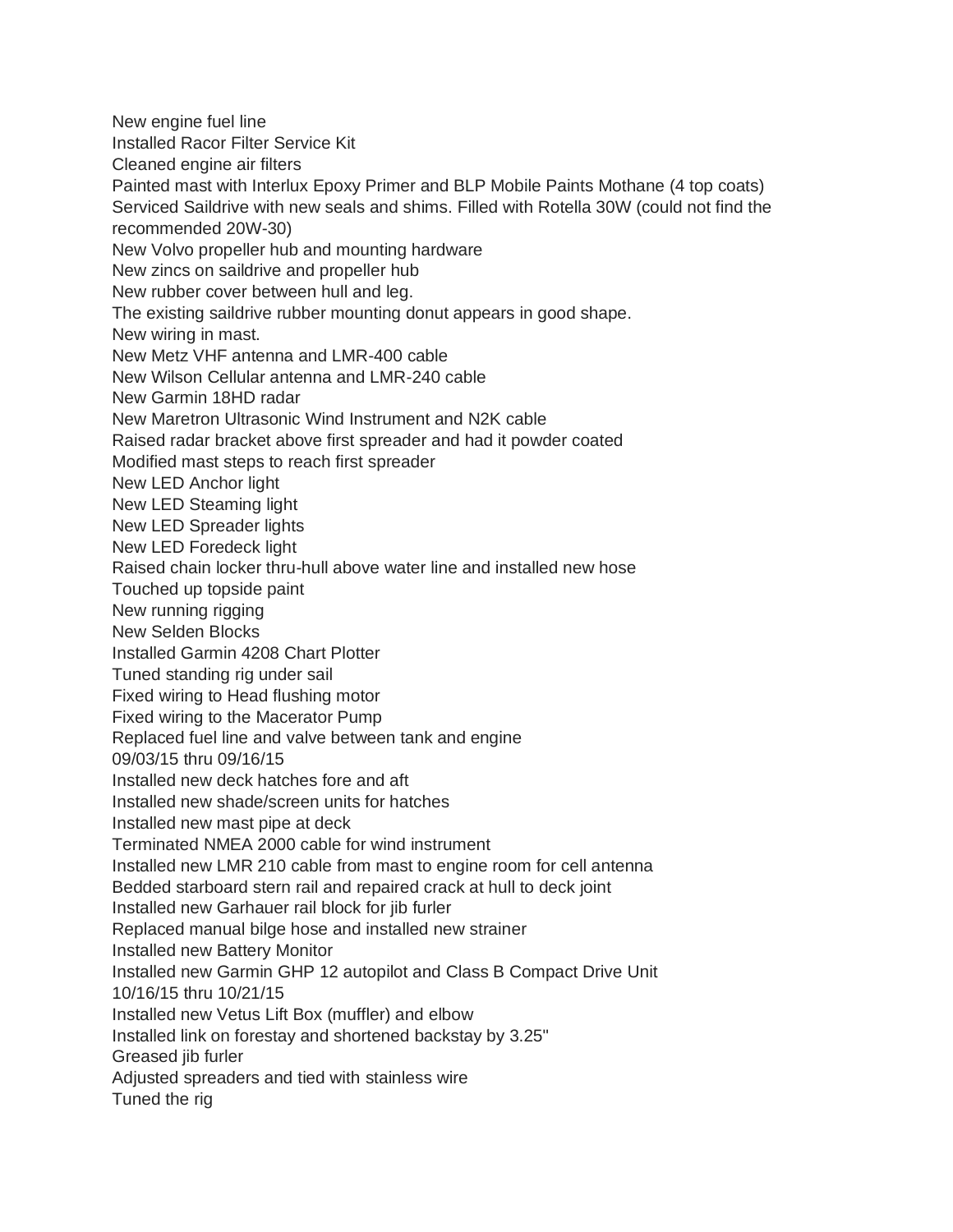Installed Standard Horizon GPS/AIS VHF and remote mic Added oil to sail drive reservoir Replaced line on traveler Installed 12V outlets at helm Replaced (2) fire extinguishers Replaced batteries in smoke and CO detectors Watered the house batteries Replace joker valve in the head Secured emergency plugs to thru-hulls Added new emergency tiller Replaced missing Bimini bow 11/15 Purchased (10) New Found Metal stainless port lights. Installed (4). Replaced lamps in starboard dome lights with LED. 01/01/16 thru 01/03/16 Modified engine kill switch linkage Installed fuse block at radio station Installed Maretron USB100 and programmed diesel tank and water tank sensors (TLM100's) Installed harness for new Kenwood Stereo Receiver 02/12/16 Installed Tides Strong Track on mast and added compatible slides to mainsail 05/28/16 thru 05/30/16 Installed new Starboard lids for aft deck boxes Cleared water tank vent. Needs routed to anchor locker. Installed new 7/8" dock lines Engine missing on No. 2 cylinder. Removed and tested injectors. Added new Fortress FX-23 anchor. Replaced lid, hardware and painted the on-shore dock box 06/16 Rebuilt all three engine injectors and reinstalled. Engine running smooth. 07/01/16 Cleaned barnacles from prop. Improved performance dramatically. 12/27/16 - 01/02/17 Replaced bilge pump and switch with Rule 1500 and Atwood electronic switch. Installed new heavier (#10) bilge pump wire. Installed new Whale 3 gpm fresh water pump with expansion tank. Cleaned, repainted and added shelves in air conditioner locker. Replaced air conditioner with new Webasto 16,000 Btu reverse cycle unit. Added LCD TV in forward stateroom. Installed new raw water pump on engine. Installed new reduced gear engine starter. Installed new 65A alternator on engine. Installed Xantrex Freedom 20 charger/inverter. 01/03/17 - 01/23/17 Hauled the boat out at Payco and set her on the hard. Repaired damage to bow with two layers of biaxial, multiple layers of chopped mat and silica

Pinned and taped turnbuckles